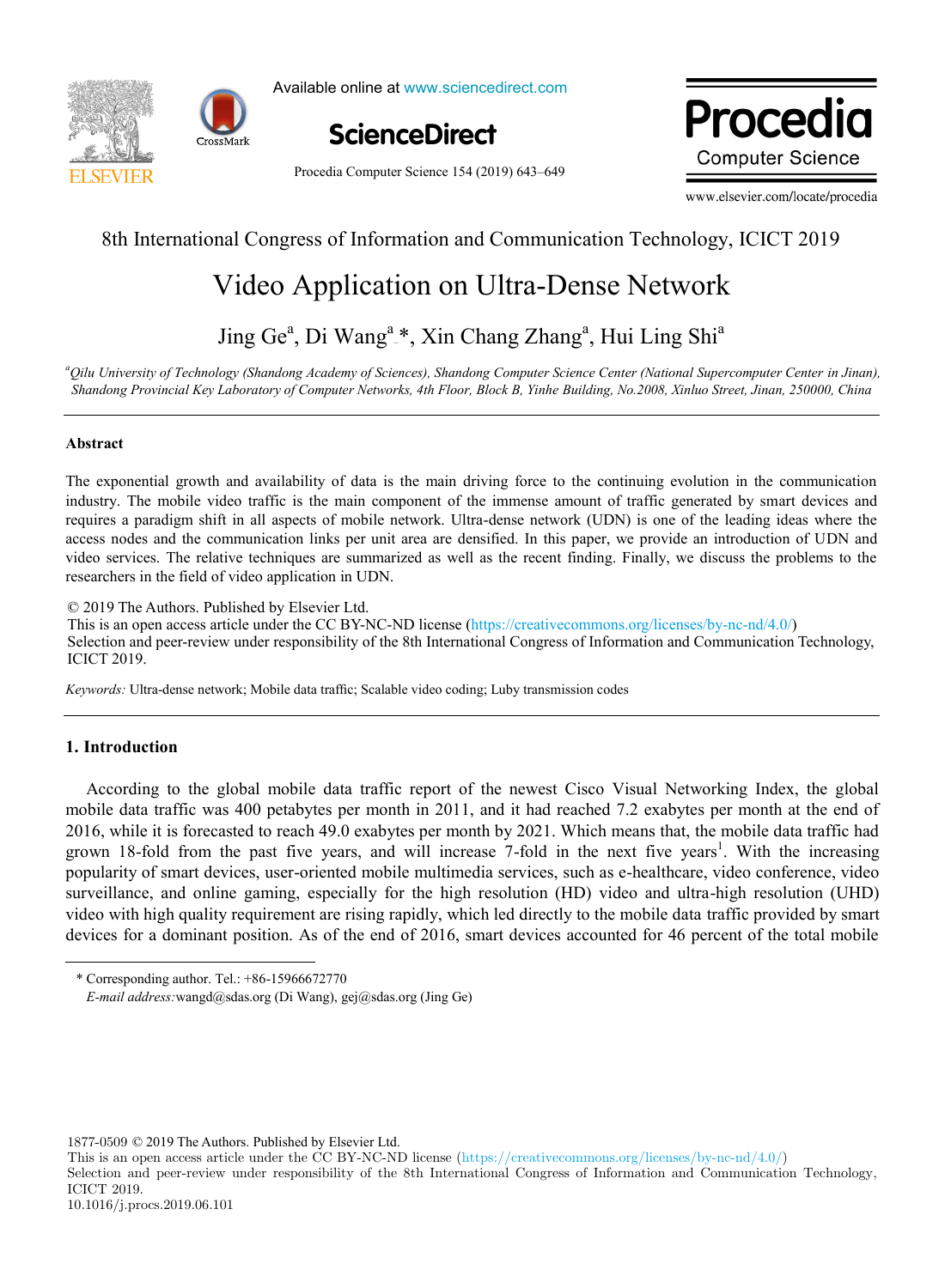devices and the 89 percent of the mobile data traffic was generated by these smart devices. The report also predicts that the total number of smart phones will be over half of the global devices and these smart phones will provide 86 percent of the mobile data traffic by 2021. That is to say, nearly 90 percent of the total mobile data traffic of one year is now available from the smart phones and will last to 2021 at least.

The mobile video traffic was accounted for 60 percent of all the global mobile data traffic, and it will be 78 percent by 2021. The mobile video traffic has becoming a dominant traffic in the global mobile data traffic today<sup>2</sup>. Thanks to the technology development in the fields of smart devices and radio access network, users of smart devices could enjoy the high resolution video services for working or entertainment. For example, video sharing, video conference, and online video platform (e.g. YouTube) all provide high quality video streaming to improve the user experience. And in the future, new advanced video services, like three dimensional (3D) hologram and virtual and augmented reality, are on the way.

Video traffic has its own characteristics compared with other traffic. First, high quality video means high spatial and temporal resolution video, which needs high data rate and high transmission bandwidth. The HD video needs 10Mb/s bandwidth while the 4K UHD video (3840×2160) and 8K UHD video (7680×4320) consume 60 Mb/s and 240 Mb/s, respectively. Secondly, the video data is encoded and organized by group of pictures (GOP). One GOP contains one intra coded frame (I frame) and several predicted frames (P frame) or bidirectional frames (B frame). I frame is encoded independently and could be decoded by itself, simultaneously, it has provided reference resource to the P frame and B frame during the decoding process. P frame is encoded based on the motion information of the original frame corresponding to itself and the original frame corresponding to the previous encoded frame; and P frame would be decoded via itself and the decoded previous frame. The coding and decoding process of B frame is similar as that of P frame, while the difference is that using the adjacent original frames to obtain the motion information in the coding process and utilize it in the decoding process<sup>3</sup>.

The special characteristics of video traffic require particular treatment in order to offer high quality video and high user experience across the heterogeneous networks. The fifth generation (5G) mobile communication technologies are expected to appear on the market and achieve the particular treatment to supply the high quality of video services in the background of growth of data volume in the mobile network and the growth of wireless devices and variety of provided services. It is prospective that the 5G mobile communication technologies will offer about 10 Gb/s to 100 Gb/s data transmission rate. The customers' experience quality will be guaranteed under the 5G networks in the near future<sup>4</sup>.

Considering the storage space, transmission bandwidth and fault tolerance, the network close to the clients would offer buffered video and deliver with less traffic load and less network latency by the network edge (i.e., base station or end-user devices)<sup>5</sup>. The concept of ultra-dense network (UDN) or the hyper dense heterogeneous and small cell networks (HetSNets) has represented a new paradigm shift in the 5G networks which improves the network capacity. The basic idea of UDN is to get the access nodes as close as possible to the clients. The realization of the hyper density is to deploy small cells densely in the hotspots generated massive traffic. Hence, the deployment of ultra-dense small cells has played a key role of the promising approach. These small cells are access nodes with small transmission power and small coverage which are deployed in or beside the customers' house (such as on the trees, walls or lampposts) or the hotspots (e.g. super market, train station or airports). Through the above UDN deployment scenarios, a different coverage environment that users would be as close as possible to many small cells has coming. Because the distance between users and access nodes is shorter, the link quality is also be improved<sup>6</sup>.

Although the mobile video traffic is close to tow thirds of the total global mobile data traffic, there is only few researches researching the mobile video under UDN. In this survey, the overview of UDN and relevant technologies about video are introduced in the following section; then we review the recent technologies using in mobile video traffic under UDN; the challenge and open problems are discussed in the penultimate section. We conclude and summary this survey in the last section.

## **2. Background and Related Technologies**

In this section, we first provide a basic background of UDN for better understanding, then H.264 scalable video coding  $(SVC)^3$ , as well as the Luby transform  $(LT)^7$  codes, which are considered and integrated over UDN are briefly described in the following.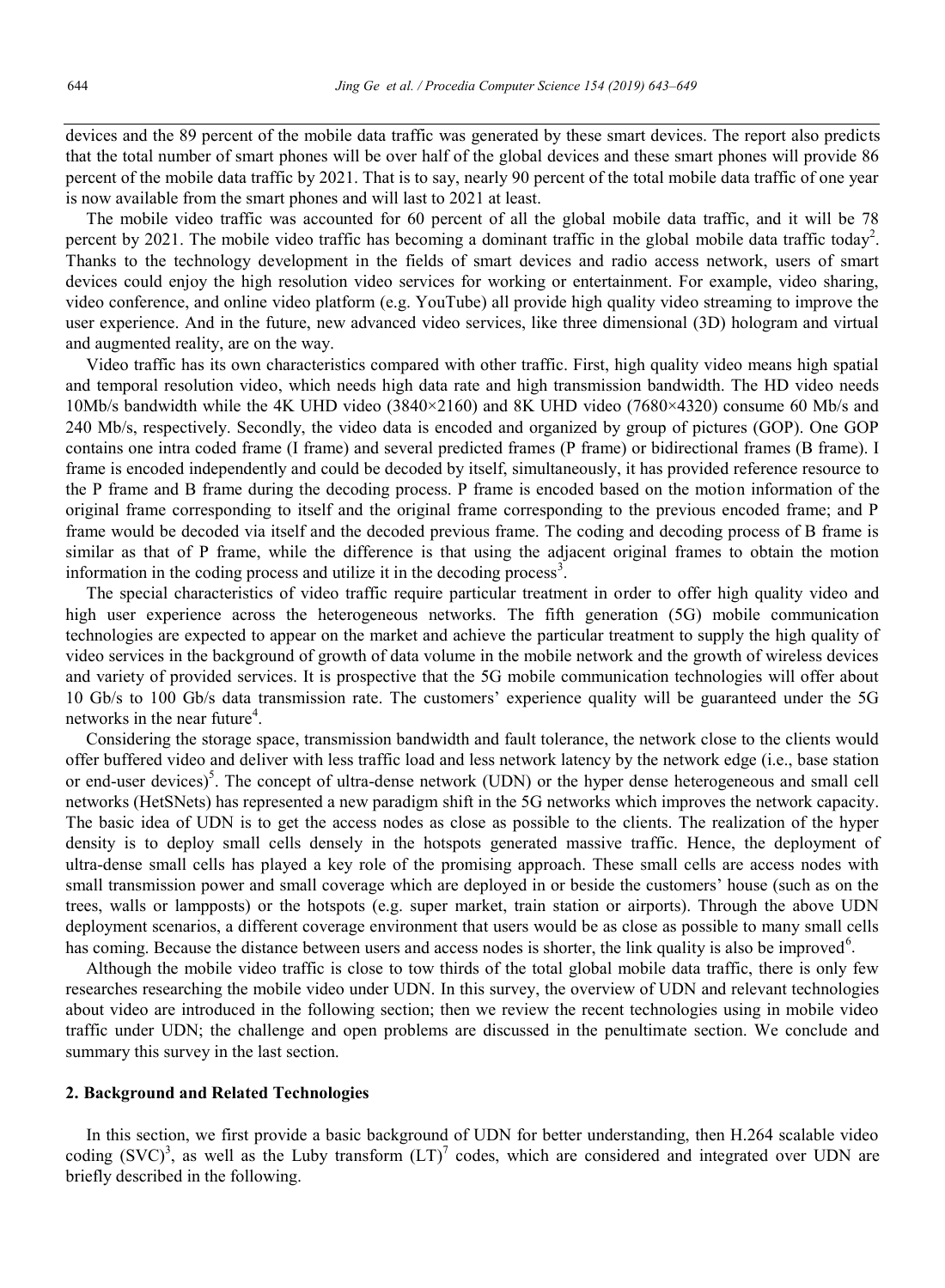## *2.1. Ultra-Dense Network*

UDN creation with heterogeneous cells arrangement and radius of less than 50 meters is one of the 5G network technologies development goals. So, what is the UDN? Ultra-dense networks can be defined as the networks where the number of small cells is more than client number. That is to say, the clients are close enough to the access nodes. The quantitative density at which a network can be considered as ultra-dense network is more than 1000 small cells per square kilometre<sup>8</sup>; and in the dense urban scenarios, the active users density is upper bounded by about 600 users per square kilometre<sup>9</sup>. The small cells could be deployed indoors in buildings and outdoors on the trees, lampposts, and building walls. The small cell and the macro cells are presented at the same time in the spectrum.

The small cell under UDN domain can be divided into two categories, namely base station and extension access points. The role of base station in UDN, like the traditional one, is the fully function base station, however, with small coverage range. There are two sub categories in UDN base station, which is Picocell and Femtocell. Picocell is the base station which is deployed at outdoor with the coverage of hundred meters by carrier service provider. However, the Femtocell is usually installed indoor environment like shopping mall, gymnasium, other public place or private areas. The goal of the deployment of Femtocell is to serve a small group of customers with a lower transmission power and higher installation density. The Femtocell works in three modes: open, closed and hybrid. The extension access points are the extension of the UDN, which is commonly used to cover the dead zone of the base station or replay the network.

Besides the feature in traditional networks, new features spring up in UDN. The UDN makes discrepancies compared with traditional networks, which resulted from different deployment method and network topology. The highlighted differences among them are explained as follows.

First, the cells are closer to the end user. The cells in UDN are smaller than the traditional one with lower footprint and lower power consumption. Because of closer distance between the end terminal and the source, the lower transmission delay can be reached to improve the fluidity of real-time application on the top of the link.

Second, the interference problem among small cells in UDN become extremely prominent because of the higher density of cells. Therefore, a feasible algorithm must be proposed to lower or reduce the same frequency interference between the small base stations.

Third, backhauling become one of the new challenge faced by the carrier service provider with the growth of the number of the small cells. The high network throughput and low time delay between backend server and frontend cells should be considered in the UDN. According to a famous Cannikin Law, the shortest barrel wood will determine the amount of water, so this challenge should be resolved, or it would limit the capacity of the UDN.

At last, with the help of flexibility of the small cells, the density of cells not only exist in horizontal direction but also present on vertical dimension. The distribution of the craft in building is not uniform, hence, the deployment of the small cells might be different either in horizontal and vertical. So that different modelling would be needed for these two dimension which is different from traditional operation network.

## *2.2. Video Application in UDN*

The 5G network fits the rapid growth of demand of mobile data traffic and provides the robust communication infrastructure for the data intense application like video application. The year of 2016 is called the first year of the mobile live video streaming, or mobile broadcast, with the development of social interaction method. The need of mobile video streaming like application is the explosive development. In the future, more and more people would participant into the mobile live. New network paradigms emerged in 5G UDN, hence, new application pattern will be created based on these new feature.

The peer to peer (P2P) communication is mature and ubiquitous in traditional wired connected network, however, in mobile network domain, a lot of work is needed to be done. The P2P communication has two sub categories, device to device directly and network assisted P2P network. In first scenario, two peers can create a point to point network without the help of other network device, like a tunnel, via self-negotiation. The video application like screen sharing can be classified into this category, the encoded video package is transmitted from one device to another one without intervention of other router device. Without the package routing delay, a fluidity interaction experience can be achieved to user. The second scenario is complicated in many perspective. For the high data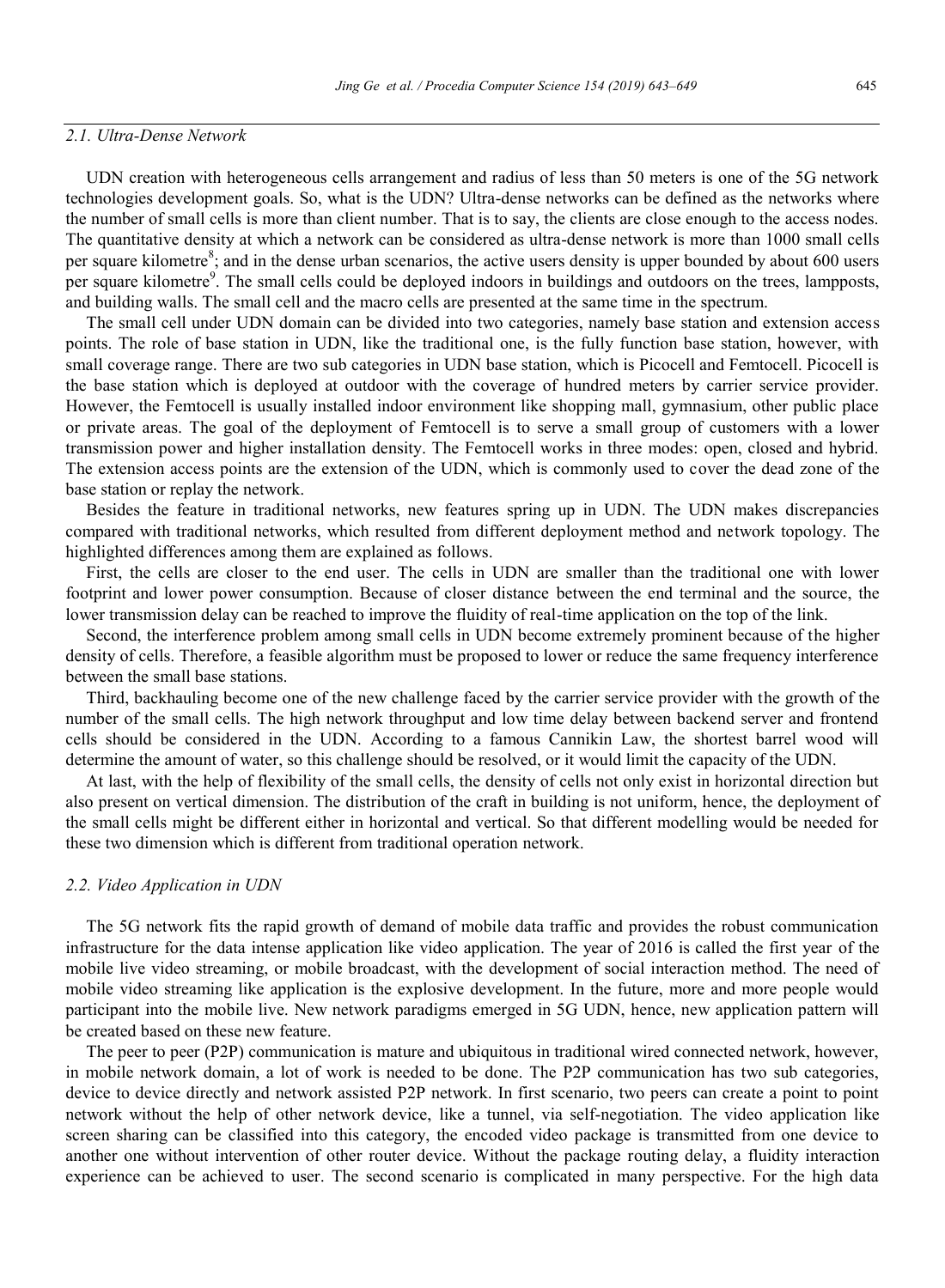transmission efficiency, an optimal peer discovery algorithm should be further delved on the base of the current process. Meanwhile, the mobile device is usually powered by the limited capacity battery, hence, the power consumption allocation method should be taken into consideration.

The user association algorithm is critical for the operation of the UDN. In the UDN scenario, the end terminal has many candidate cell to be associated with. Hence, which one is the best choice at that timestamp should be considerably thought. In the video on demand (VoD) application, the distance between small cell base station and video server is different with each other. So when the user want to view a video stream file, an optimal route path should be chosen to achieve lower transmission delay and package routing delay.

In some case, the end terminal can associate with more than one small cell. For the high definition video application, huge amount of video data should be downloaded from the remote server to client application. Meanwhile, the current VoD application server architecture is constructed with a CDN server, which means that a same data will be stored with multiple copies on different server. Such that, in the multi-association case, an optimal strategy can be employed to selectively download video files from different server parallel in order to improve the throughput of the network.

## *2.3. Overview of video services*

The main video services close to the customers could be divided into two categories. One is real-time video services; the popular applications could include video conference, video chatting, and video surveillance and so on. This kind of video services should encode the video data at one side firstly, then transfer through the network, and finally decode the received data at the other side. For example, for the service of video chatting, two or even more than two persons chatting via Facetime, QQ video call, Wechat video call or others, each client has two major works working concurrently, namely encoding the local live video then transferring and decoding the received video traffic. The process of encoding and transmission has its own encoding rule and transmission rule, and the network condition may not stable, all these would contribute to the latency and quality reduction. Even the network condition is good enough for the video service, we still feel a little latency compared with talking face to face.

The other category of video service is non real-time video. The most typical service is VoD. No matter which client we use, what we want to view is already encoded and exist at the server. Generally speaking, the process of VoD service is that, the client sends a video request to the server, the server receives the request and allocates the video data to transfer, and then the client receives and decodes the transferred data packet and plays on the player. When we send a video request via VoD platform, the platform will select the resolution level according to the network condition. There exist buffer time after we send the request and before the video playing. The buffer time may be long when the request video is not popular or the network condition is bad; on the contrary, it may short when the request video is popular or the network condition is good. For instance, for an extreme situation, we create a private cloud in our home using one laptop as the server, and save several video files in it; when we want to view one video in the private cloud, the request sends out and the video starts playing almost immediately. The butter time is almost nonexistent. The normal situation is that, after the butter time of few seconds, the requested video begins playing. However, the network quality may drop during the playing process, if we do not choose a lower level of resolution, the playing process would be interrupted and the video would be pause because there is not enough video data packet to decode and play. This period would last until the client receives enough data packet to continue playing.

Considering the two main categories of video services, researches on real-time video and popular videos have been studied and the details is shown in the next section.

#### *2.4. Scalable video coding*

Nowadays, the video applications are not limited to indoor network environment. Thanks to the rapid development of mobile communication technologies and the reduced price of mobile traffic, customers could enjoy the video services outdoors. Under the heterogeneous networks, the requirement of videos and the link conditions are different between each client. The H.264 scalable video coding (SVC) is considered and integrated to provide reliable, feasible and scalable video services.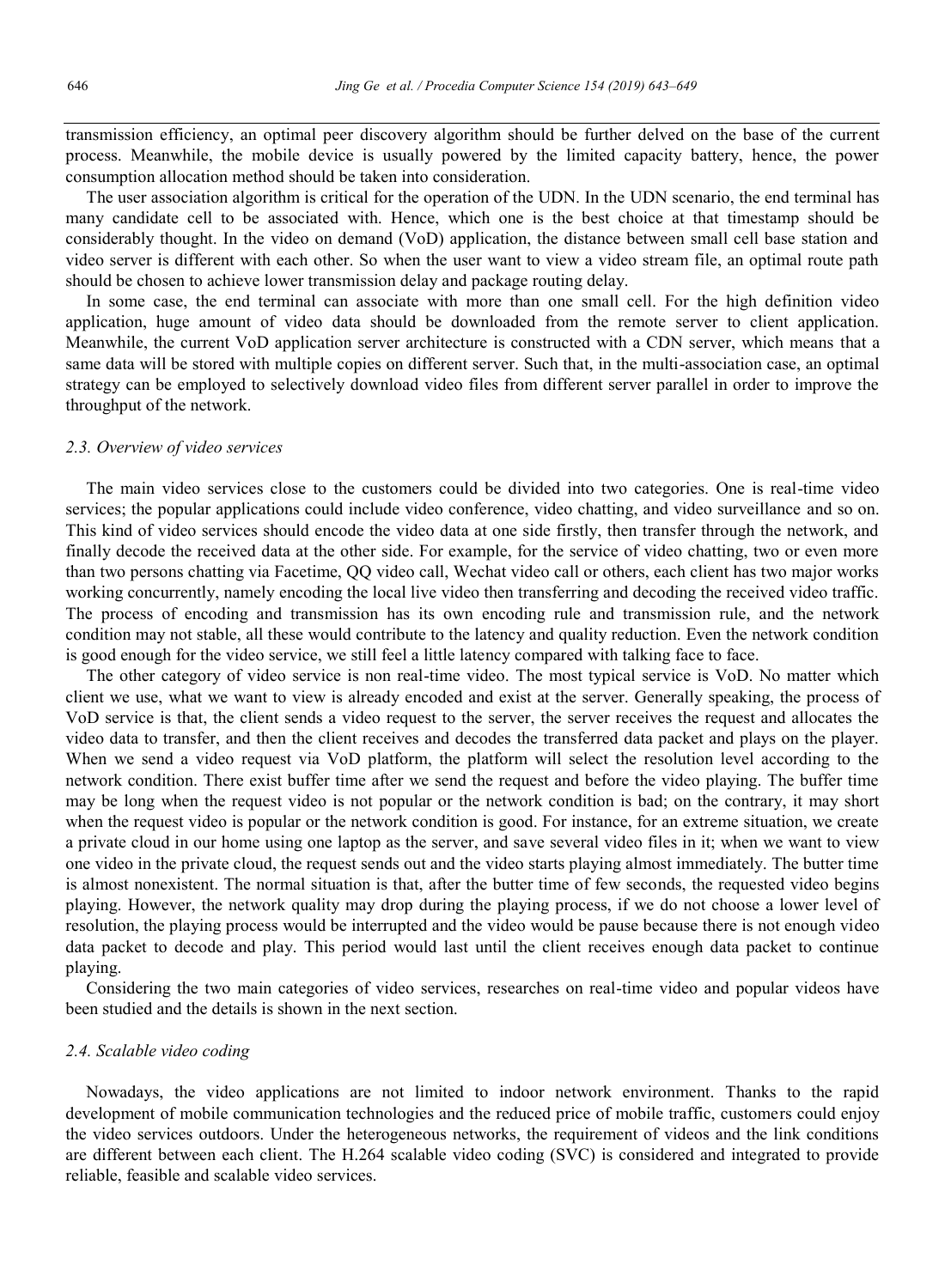The scalable video coding standard<sup>3</sup> is an extension of the well-known H.264/AVC standard. The scalability is reflected on the spatial, the temporal and the quality. The spatial scalability means for the same video, different resolution frames (e.g. 720p and 1080p) would be obtained at the same time. The temporal scalability means the adjustability of frames per second. The scalability of quality means the frame quality could be graded. Hence, this standard provides a coding scheme of bit streams with multilayer, one base layer and several enhancement layers. This kind of scheme is adaptive to various client devices in error-prone heterogeneous networks. In other words, a client may receive more coded data packet under better network environment than that under worse network environment; and the receiving client is allowed to receive incomplete data packets and the SVC decoder is still working with some level of quality degradation.

## *2.5. Luby Transmission Codes*

Like the description<sup>10</sup>, one video is firstly partitioned into several data blocks, then the data blocks are organized into different classed based on the scalability layer that they belong to and distribute to network coding nodes. The network coding node is responsible for receiving, encoding and transferring operations. The SVC is selected as the coding standard of video source. Besides, when transmitting video data in error-prone networks, applying channel coding as data protection, the multilayer property of SVC is adopted as well. The rateless channel coding is considered as well as SVC to provide reliable and scalable video service in UDN, and the fountain codes is selected to realize it.

The concept of fountain code is first proposed by John Byers and Michael Luby in 1998, it is an ideal solution for large-scale data distribution and reliable broadcast. The famous reason of fountain codes is that it allows to transfer files under a lossy connection, and the transmission process does not rely on the packet loss rate while the receiver side does not feedback which data packet is lost. When the transmission is under channels with erasures, it depends on the continuous and dual direction communication of the sender and the receiver. The transferring, feedback and retransferring operations are maintained until all the data packet are transferred and decoded successfully. Fountain code is a class of rateless code. For rateless code, the sender side does not need to set the fixed rate, and on the contrary, the sender side could generate limitless number of encoded packet. When the receiver side receives the data packet, it begins trying to decode. If the decoding is failed, the receiver continues receiving data packet and tries decoding again until the decoding is successful. Once the decoding successes, the receiver side sends a simple feedback signal to the sender, and the whole transmission is over.

The basic idea of fountain code could conclude as receiver can successfully recover K original source symbols with high probability when it receives enough (little larger than K) encoded packets which generated from a given set of source symbols by the senders. The biggest feature of this kind code is regardless of the statistics of the erasure events on the channel, sender can send as many encoded packets as are needed in order for the decoder to recover the source data. Luby Transmission codes  $(LT \text{ codes})^7$  are the first realization of fountain codes. With the researching field of LT codes is becoming bigger and bigger, LT codes are especially suit for the broadcast and multicast service in the mobile communication. The application of LT codes could summarize as three aspects. At first, LT codes could transfer large file with high speed under wide area network, the Internet, and satellite network. LT codes aim at protecting the large file and realize via software, which could offer an approximate to the network bandwidth for large file transmission under radio access network, mobile network, Internet and satellite network. Secondly, LT codes provide quality improvement of VoD or broadcast of streaming media. LT codes are good channel coding method of streaming video, audio, video games or MP3 files. Thirdly, LT codes supply reliable data broadcast without channel feedback under mobile network, Digital television broadcasting network, telecommunications network and satellite broadcasting system. Without channel feedback, the increase of user number has no influence on the sender, namely, the sender could serve any number of users. The detailed of fountain code and LT codes is given<sup>7, 11</sup>.

With the explosive growth of wireless multimedia applications over the wireless Internet in recent years, when fountain code is utilized in big scale multimedia transmission, the traditional LT codes is no longer satisfied the unequal error protection (UEP) of real-time multicast services. A novel approach to provide UEP using rateless codes over channels with erasures, named Expanding Window Fountain (EWF) codes, is developed<sup>12</sup>. EWF codes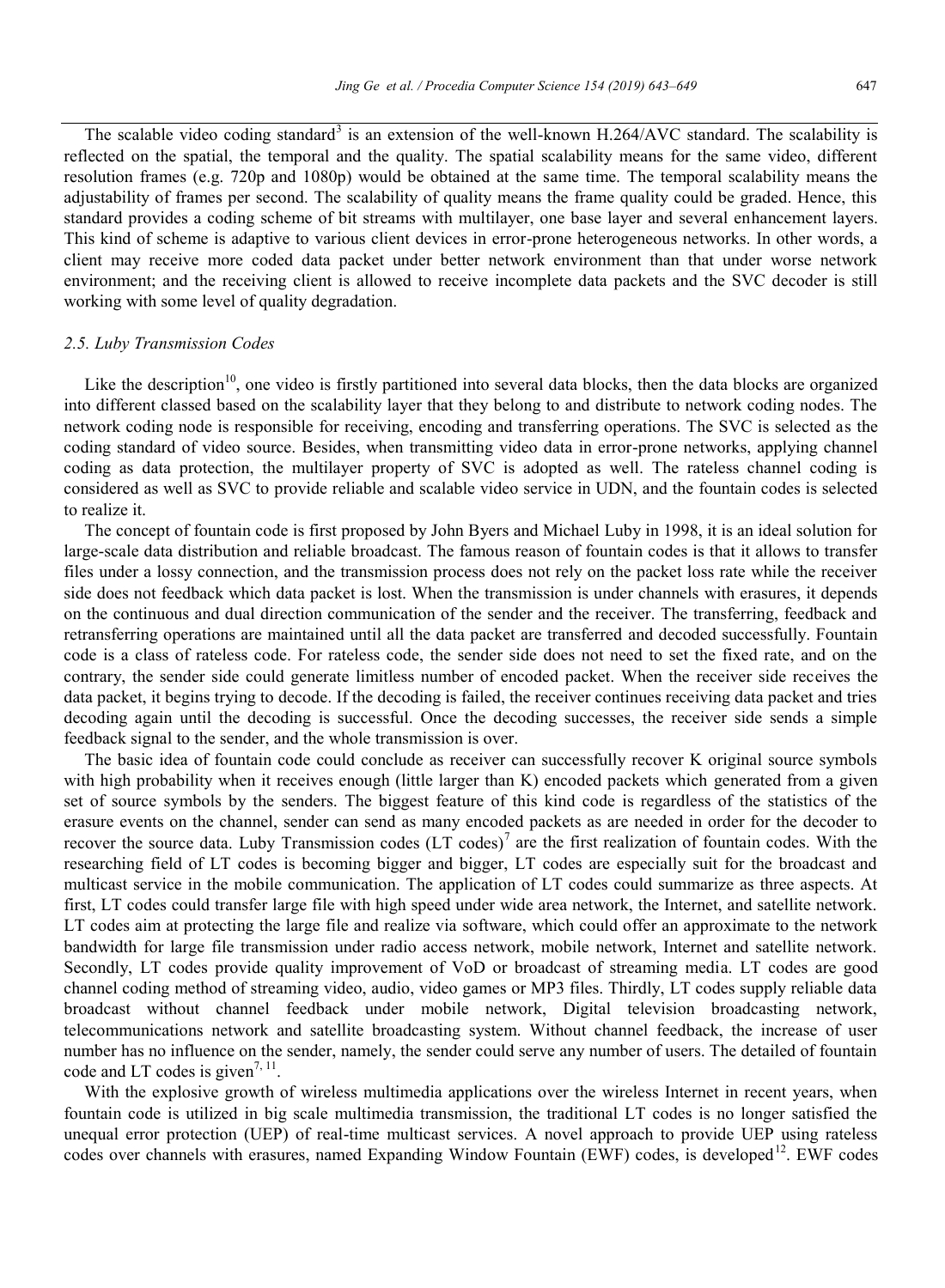use a windowing technique rather than a weighted (non-uniform) selection of input symbols to achieve UEP property.

# **3. Recent Achievements**

In this survey, we mainly summarize the video related under the UDN environments. Due to the above description, video services has two major services, namely real-time video and non real-time video. Two literatures<sup>2,5</sup> contribute to these two kinds of services.

Dào et al. proposed a solution to handle real-time video traffic in the software defined radio access networks<sup>2</sup>. The current solution of real-time video streaming may be not available under UDN environment. Since the radio nodes in UDN is more than active users, in other words, the number of served active user by one radio node is small, the peak-to-mean (P2M) rate radio would still cause short time congestion in the radio node. Meanwhile, the high P2M radio of video would make negative impact to the best-effort traffic in today networks. First, the dynamic effective rate of video flows is estimated via online method. The video player of user devices could report quality of service (QoS) and quality of experience (QoE). According the mapping function between the feedback value of QoS and QoE, the effective rate is calculated and changing with time. The paper used software defined networks technologies to handle the best effort flows and the constant bit rate in UDN and utilized fountain code as the channel coding mode to support mobile video user. The simulations are realized under the UDN, and the result showed that the solution gave a higher network capacity as well as better user QoE.

Yen et al. provided a distributed delivery method for streaming hot videos over ultra-dense wireless network environments<sup>5</sup>. The channel coding of LT codes and the source coding of SVC are deployed on the hot video clip. The encoded data packet are randomly distributed among the UDN nodes (small cells or attached servers). The benefits of random distribution also gave here. During the decoding process, the participating nodes can be randomly selected instead of the specified nodes. The source data can be recovered with high probability when multiple nodes failed. The surviving nodes can repair the failed node via regenerating the encoded data. The paper applied two random allocation schemes to balance the storage space, transmission bandwidth and fault tolerance requirements. The basic idea of allocation is that giving different weight to different layers. The SVC scheme is multiple layers scheme with one base layer and several enhancement layers. The allocated weight of base layer is the highest than that of other enhancement layers. The simulation of distributed delivery was realized under the UDN, and the result is that each request can be served with an acceptable quality at least, when the loss rate is less than 10%, an enhancement layer could be received in average.

#### **4. Open Problems**

While the UDN creates many opportunities, there are also some challenges and problems at same time. In this section, the facing problem is studied for future further research to pave the road of successful deployment of 5G UDN. The challenge is listed as follows.

In UDN, one obvious feature it required is flexible and agile, the topology and the route table should be dynamically update on the fly, such that, the software defined network will be the best candidate solution for this requirement. So the method of combination of UDN and software defined network should be further delved in future. The software defined network needs more operation technology in daily works.

The user association has been vastly researched on traditional network, however, new problem raised in UDN, for instance, in multiple association case, the metrics is needed to be defined for the optimal route path. The metric should be customized for different video application scenario, like real-time stream video and VoD application.

The delivery of high quality video to multiple viewers accessing the content from various devices and networks with various conditions is a challenging task. Transferring the same content (often with large volume) to multiple viewers drives unicast transmission inefficiently. Multicast transmission is a good choice to transfer the same content to multiple viewers. Furthermore, traditional multicasting is not an optimal solution for heterogeneous networks. Hence, new delivery solutions with the goal of reducing the output rate of the source and tailored to heterogeneous networks is necessary.